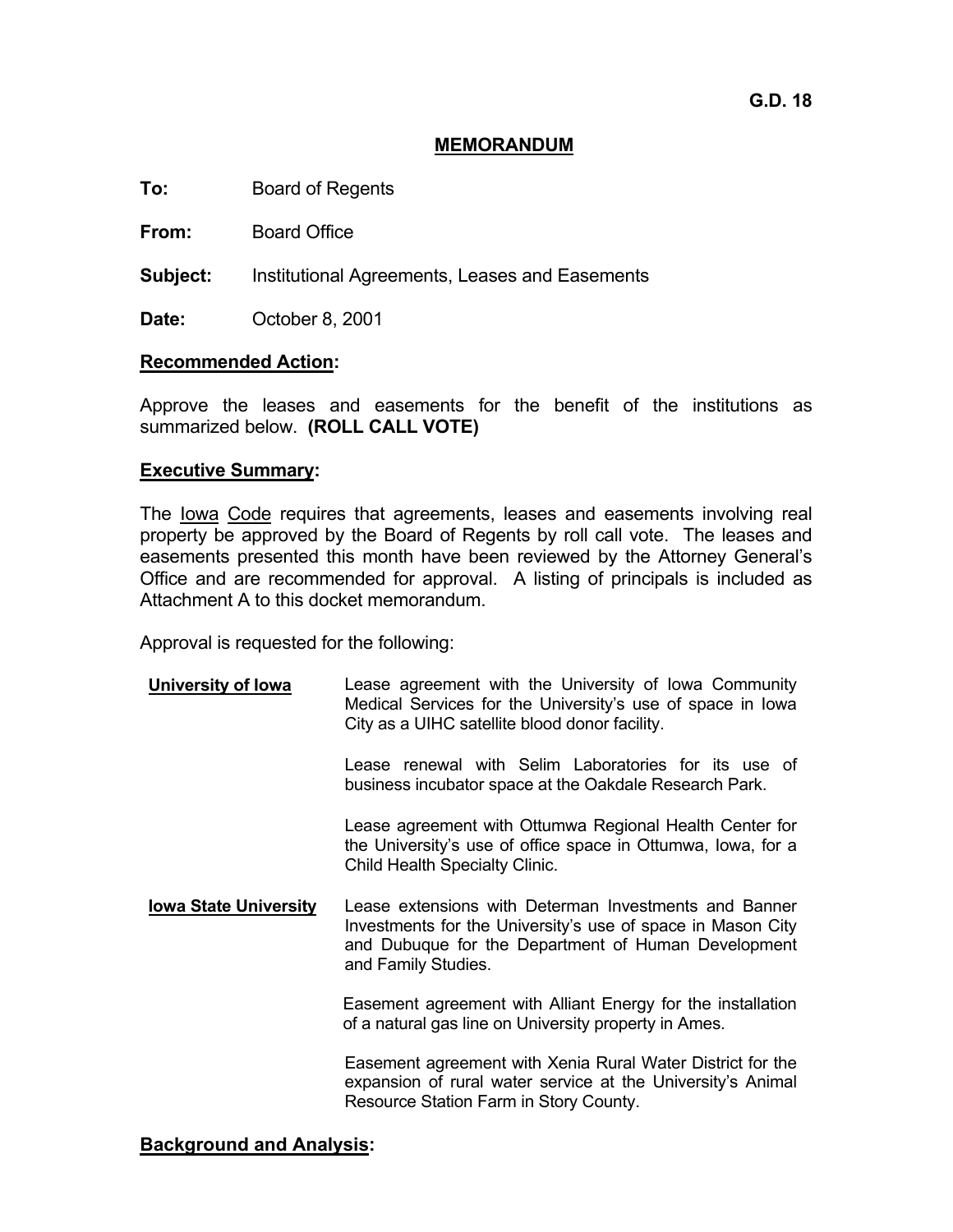## A. UNIVERSITY OF IOWA

LEASES

| Landlord             | <b>University of Iowa Community Medical Services</b>                                                                                               |
|----------------------|----------------------------------------------------------------------------------------------------------------------------------------------------|
| <b>Area/Location</b> | 2,788 square feet of space at the medical clinic located at<br>1130 Scott Boulevard, Iowa City.                                                    |
| <b>Lease Rate</b>    | \$3,945 per month (\$16.98 per square foot, \$47,340 per year).                                                                                    |
| <b>Lease Term</b>    | Three-year period commencing April 1, 2001, through<br>March 31, 2004.                                                                             |
| Use of Space         | UIHC satellite blood donor facility; the proposed location<br>would provide community visibility and ease of access for<br>blood donors.           |
| Liability            | The University agrees to be responsible for claims arising<br>from its use and occupancy of the space in accordance with<br>lowa Code Chapter 669. |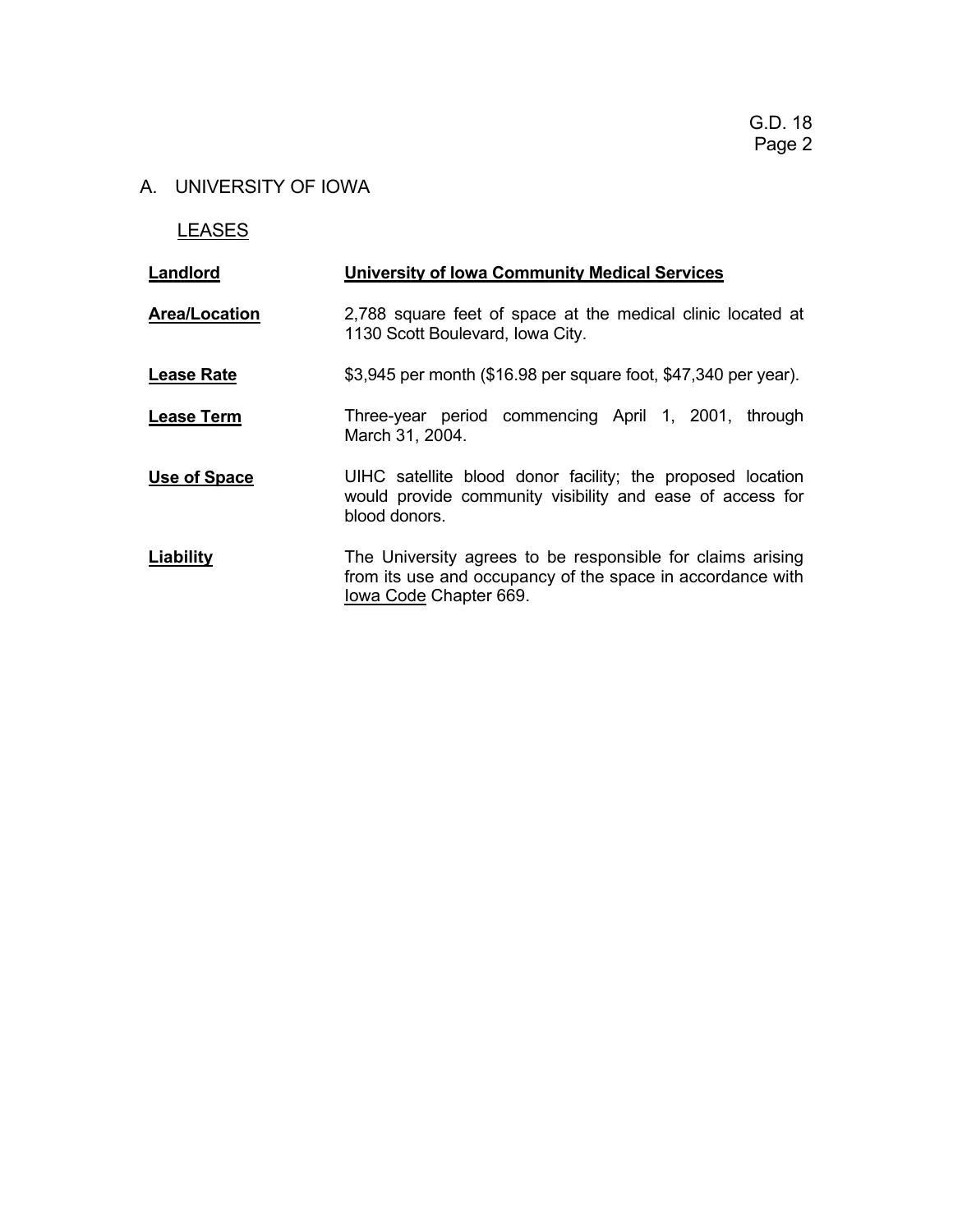| <b>Tenant</b>                          | <b>Selim Laboratories (renewal)</b>                                                                                                                                                                                                                         |
|----------------------------------------|-------------------------------------------------------------------------------------------------------------------------------------------------------------------------------------------------------------------------------------------------------------|
| <b>Area/Location</b>                   | 1,123 square feet of space (630 square feet of office space<br>and 493 square feet of laboratory space) at the Technology<br>Innovation Center at the Oakdale Research Park.                                                                                |
| <b>Lease Rate</b>                      | \$725.83 per month (\$6 per square foot for office space, \$10<br>per square foot for laboratory space, \$8,709.96 per year)                                                                                                                                |
| <b>Space/Rate</b><br><b>Comparison</b> | Increase of 311 square feet of office space, and addition of<br>493 square feet of laboratory space from current lease; the<br>office space would be leased at the same per square foot rate<br>as under the current lease agreement (\$6 per square foot). |
| <b>Lease Term</b>                      | One-year period commencing November 1, 2001, through<br>October 31, 2002.                                                                                                                                                                                   |
| <b>Use of Space</b>                    | Selim Laboratories uses the space to develop technologies<br>to protect human health against illnesses and diseases<br>caused by exposure to chemicals, particularly those used in<br>the agricultural industry.                                            |
| <b>Liability</b>                       | The tenant agrees to indemnify, defend, and hold harmless<br>the University as customarily required.                                                                                                                                                        |
| Landlord                               | <b>Ottumwa Regional Health Center</b>                                                                                                                                                                                                                       |
| <b>Area/Location</b>                   | 1,887 square feet of office space located at 317 Vanness<br>Avenue, Ottumwa, Iowa.                                                                                                                                                                          |
| <b>Lease Rate</b>                      | \$1,100.75 per month (\$7 per square foot, \$13,209 per year).                                                                                                                                                                                              |
| <b>Lease Term</b>                      | One-year period commencing November 1, 2001, through<br>October 31, 2002.                                                                                                                                                                                   |
| Use of Space                           | <b>UIHC Child Health Specialty Clinic.</b>                                                                                                                                                                                                                  |
| <b>Liability</b>                       | The University agrees to be responsible for claims arising<br>from its use and occupancy of the space in accordance with<br>lowa Code Chapter 669.                                                                                                          |

## B. IOWA STATE UNIVERSITY

## **LEASES**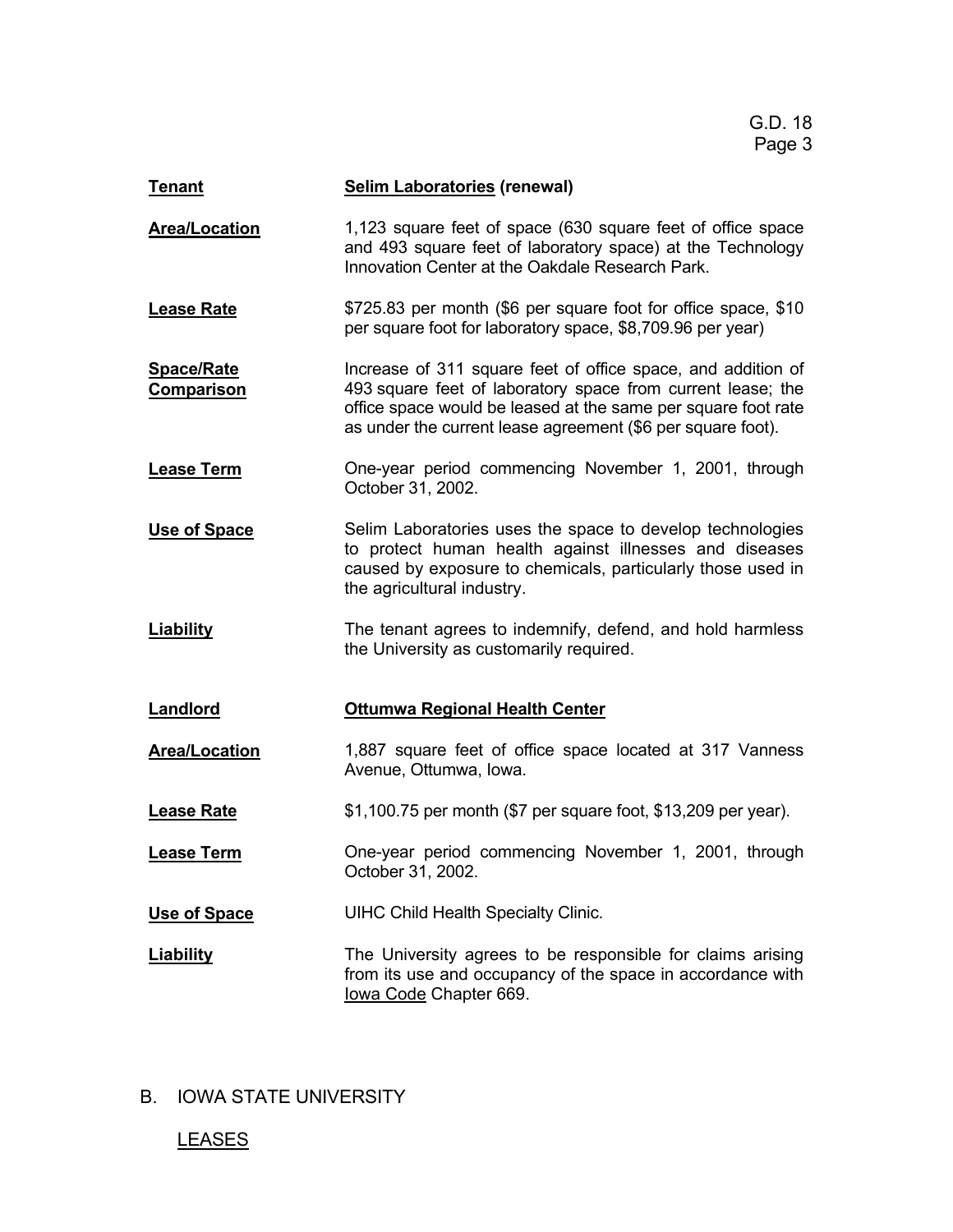| <b>Landlord</b>                 | Determan Investments (renewal)                                                                                                                       |
|---------------------------------|------------------------------------------------------------------------------------------------------------------------------------------------------|
| <b>Area/Location</b>            | 1,400 square feet of office space in Suite 206, Mohawk<br>Square, 22 North Georgia, Mason City, Iowa.                                                |
| <b>Lease Rate</b>               | \$721 per month (\$6.18 per square foot, \$8,652 per year).                                                                                          |
| <u>Space/Rate</u><br>Comparison | Rental rate increase of 12.6 percent per square foot over the<br>rate paid under the current lease agreement. (The amount of<br>space is unchanged.) |
| <b>Lease Term</b>               | One-year period commencing July 1, 2001, through June 30,<br>2002.                                                                                   |
| Use of Space                    | Child Welfare Research and Training Project of the<br>Department of Human Development and Family Studies.                                            |
| <b>Liability</b>                | The University agrees to be responsible for claims arising<br>from its use and occupancy of the space in accordance with<br>lowa Code Chapter 669.   |
| Landlord                        | <b>Banner Investments (renewal)</b>                                                                                                                  |
| <b>Area/Location</b>            | 130 square feet of office space in Suite 350 B, Nesler Centre,<br>799 Main, Dubuque, Iowa.                                                           |
| <b>Lease Rate</b>               | \$50 per month (\$4.62 per square foot, \$600 per year).                                                                                             |
| <b>Space/Rate</b><br>Comparison | Same amount of space and same rental rate as paid under<br>the current lease agreement.                                                              |
| <b>Lease Term</b>               | One-year period commencing July 1, 2001, through June 30,<br>2002.                                                                                   |
| <b>Use of Space</b>             | Child Welfare Research and Training Project of the<br>Department of Human Development and Family Studies.                                            |
| <b>Liability</b>                | The University agrees to be responsible for claims arising<br>from its use and occupancy of the space in accordance with<br>lowa Code Chapter 669.   |
| <b>EASEMENTS</b>                |                                                                                                                                                      |
| <b>Grantee</b>                  | <b>Alliant Energy (IES Utilities, Inc.)</b>                                                                                                          |

**Description/ Permanent easement, 15 feet wide, located on University**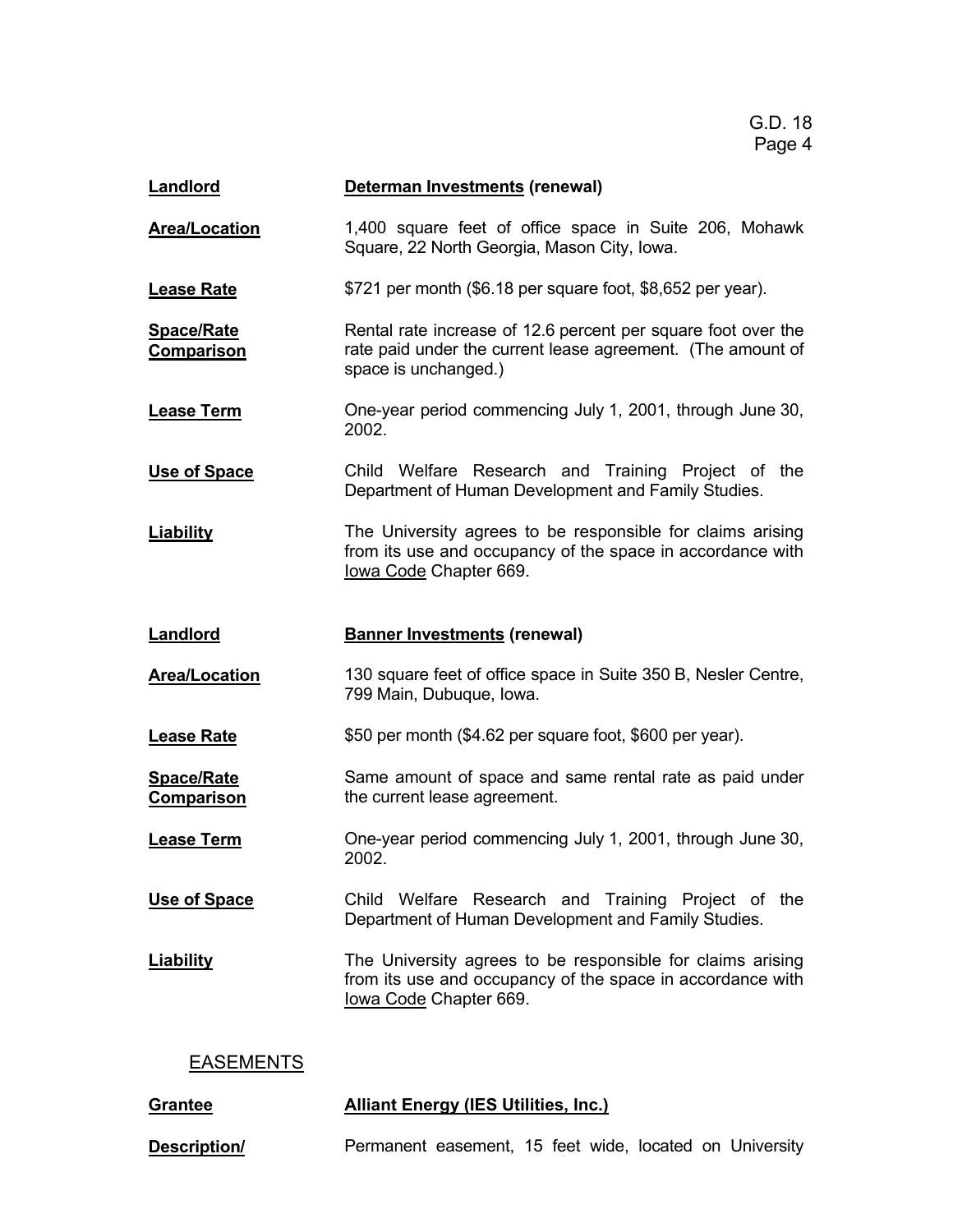G.D. 18

### Page 5

- **Location property adjacent to South 4<sup>th</sup> Street between Beach Avenue** and South Riverside Drive in Ames.
- **Purpose** Installation and operation of a natural gas pipeline by the utility to provide additional gas distribution capacity. The utility's use of the easement area would not adversely affect University activities.
- **Cost** The gas line would be installed by the utility at no cost to the University.
- **Consideration** The pipeline to be constructed may at some future date also serve the requirements of future facilities constructed or operated by the University.
- **Liability** The easement agreement requires Alliant Energy to indemnify and save the University and the Board of Regents harmless from damages resulting from use of the easement area.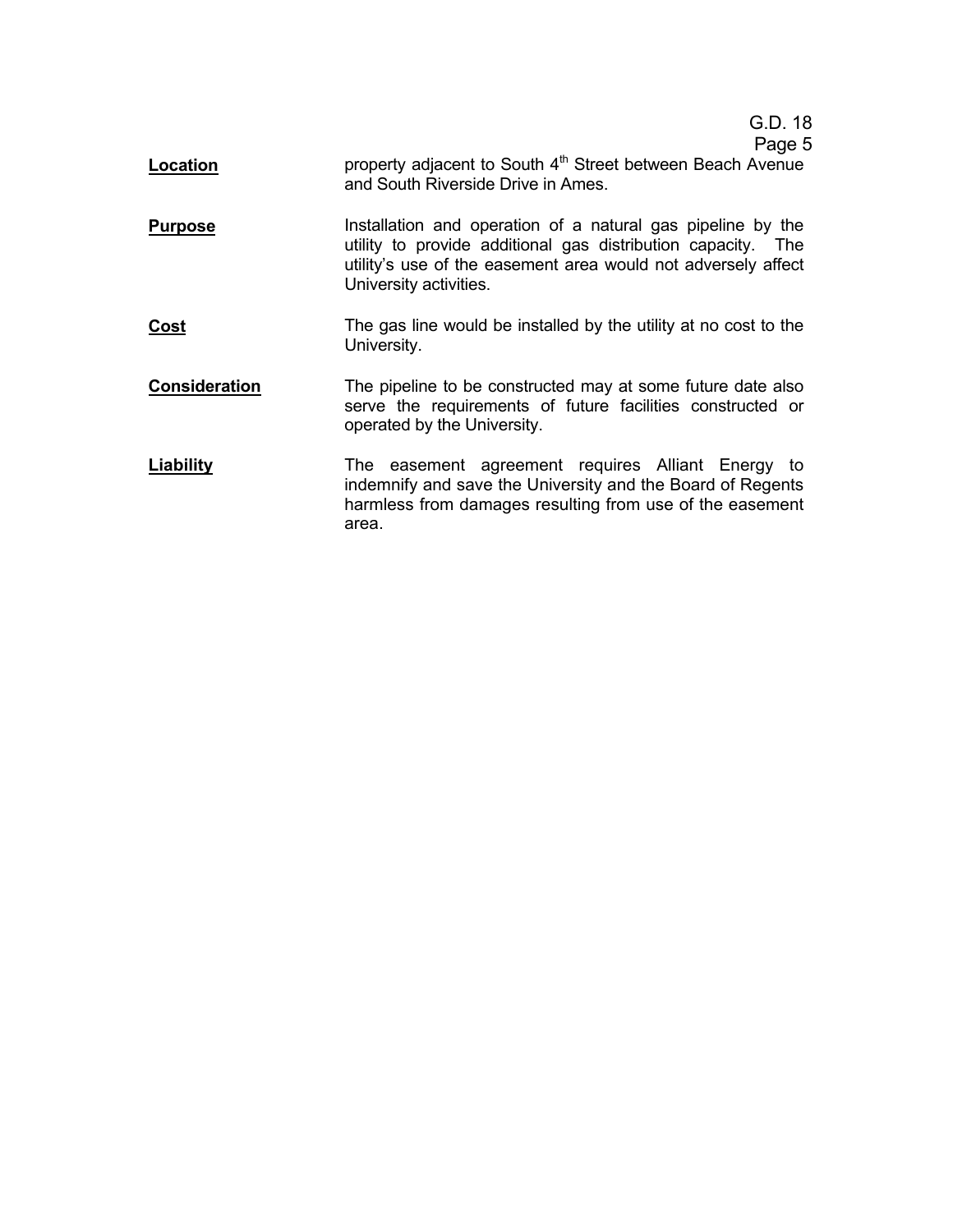| <b>Grantee</b>                  | <b>Xenia Rural Water District</b>                                                                                                                                                                                                                                                                                        |
|---------------------------------|--------------------------------------------------------------------------------------------------------------------------------------------------------------------------------------------------------------------------------------------------------------------------------------------------------------------------|
| Description/<br><b>Location</b> | Permanent easement, 30 feet in width, located on University<br>property at the Animal Resource Station Farm in Story<br>County, Iowa.                                                                                                                                                                                    |
| <u>Purpose</u>                  | Installation and operation of a water pipeline by the utility to<br>provide expanded service to Boone and Story Counties, and<br>future rural water access for the farm.                                                                                                                                                 |
|                                 | The utility's use of the easement area would not adversely<br>affect University activities at the farm.                                                                                                                                                                                                                  |
| <u>Cost</u>                     | The water line would be installed by the utility at no cost to the<br>University.                                                                                                                                                                                                                                        |
| Compensation                    | The utility would pay the University a total of \$0.09 per lineal<br>foot of water pipeline installed in the easement area.                                                                                                                                                                                              |
| <b>Consideration</b>            | The water pipeline to be constructed may at some future date<br>also serve the requirements of future facilities constructed or<br>operated by the University. In addition, the University would<br>receive priority eligibility for future water service on the<br>property, subject to contract fees and availability. |
| <b>Liability</b>                | The easement agreement requires the Xenia Rural Water<br>District to indemnify and save the University and the Board<br>of Regents harmless from damages resulting from use of<br>the easement area.                                                                                                                     |

 $2$ Sheila Lodge

Approved:

sl/h:(bf)/Oct01doc/OctGD18.doc